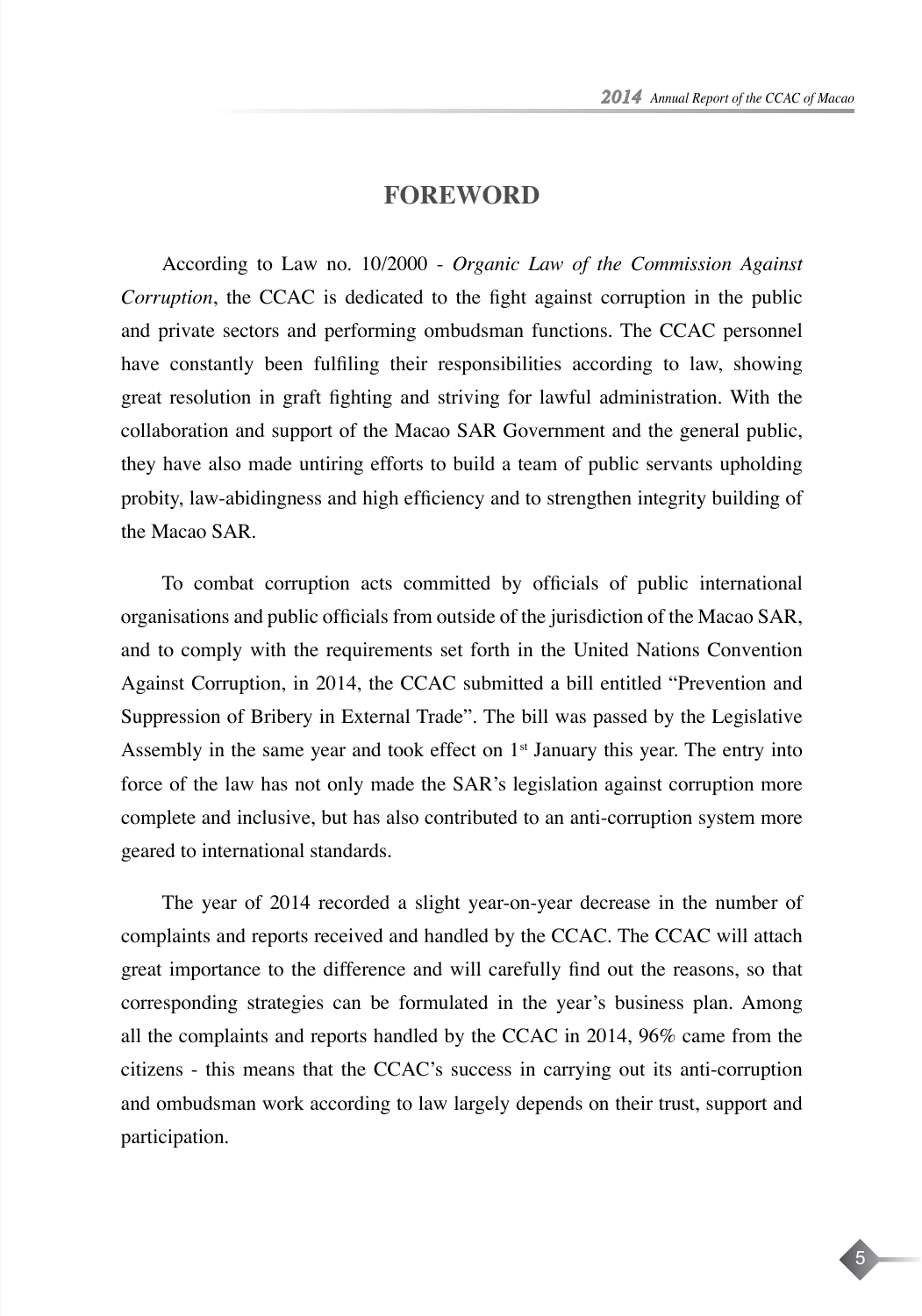With the continuous economic development of the Macao SAR, various interests are inevitably becoming more complex. To practically meet residents' expectation of enhancing integrity building, firstly, the CCAC must adhere to the principle that "all are equal before the law" when carrying out anti-corruption work. It must also ensure that each case of corruption is investigated, prosecuted and penalised. Secondly, it must further enhance the requirements on discipline and professionalism of the CCAC's personnel so they are always impartial, self-disciplined, professional and efficient.

The CCAC has always been employing the two-pronged approach highlighting both combating and prevention – along with investigating and handling corruption cases, it proactively carries out promotion and education work to prevent corruption. To strengthen its corruption prevention work, the CCAC will conduct in-depth analyses into model cases selected from among those ever investigated. In addition to the personal character and conduct of the culprits, the CCAC will attempt to identify other factors triggering corruption in some specific cases, particularly loopholes or inadequacies in the administrative procedures, operating systems and legislation. By doing so, it hopes that useful opinions and recommendations for improvement may be rendered and the previous corruption phenomena will less likely recur in the future.

In recent years, due to social development, the services provided by the public departments of the SAR have continuously increased, leading to a rise in the number of complaints relating to public services. As an administrative watchdog, the CCAC aims not only at safeguarding the rights, freedom, legitimate interests of the citizens but also at supervising, according to law, the legality in the exercise of public powers by the government departments and the fairness and efficiency of public administration. Therefore, the full resolution of administrative complaints should not be confined to "returning justice to citizens". More importantly, it should strive to efficiently promote the public services focusing on the general operation of the departments and applicable legal regimes.